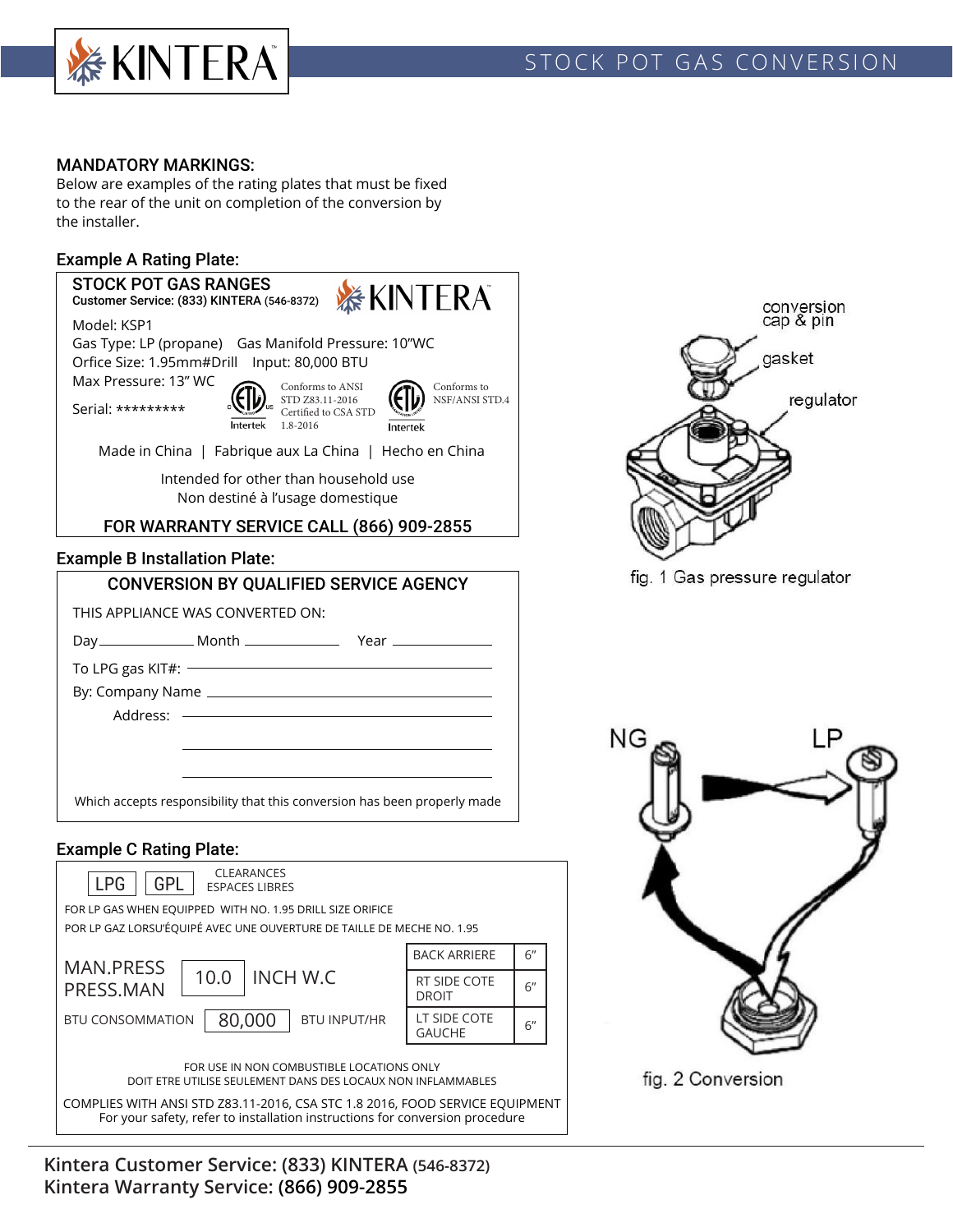

## INSTRUCTIONS FOR FIELD CONVERSION TO LPG GAS

These instructions cover the following models:

#### Stock Pot Gas Range: KSP1, KSP2

Please refer to specific instructions for each model range.

### WARNING:

Improper installation, adjustment, alteration, service or maintenance can cause property damage, injury or death. Read the installation, operating and maintenance instructions thoroughly before installing or servicing equipment.

### WARNING:

**This conversion kit shall be installed by a qualified service agency in accordance with the manufacturer's instructions and all applicable codes and requirements of the authority having jurisdiction. If the information in these instructions is not followed exactly, a fire, an explosion or production of carbon monoxide may result causing property damage, personal injury or loss of life. The qualified service agency is responsible for the proper installation of this kit. The installation is not proper and complete until the operation of the converted applience is checked as specified in the manufacturer's instructions supplied with the kit.** 

| <b>Models</b> | <b>Parts Included</b>                                  |
|---------------|--------------------------------------------------------|
| KSP1          | $2 \times$ Jet #1.95mm drill<br>1 x installation plate |
| KSP2          | $4 \times$ Jet #1.95mm drill<br>1 x installation plate |

## Specific Instructions for Stock Pot Gas Range

## CAUTION:

### **ENSURE THE GAS SUPPLY IS SHUT OFF AT THE MANUAL SHUT OFF VALVE BEFORE PROCEEDING WITH THE CONVERSION**

- 1. Switch off the gas at the main supply valve and allow the unit to cool down before commencing with the conversion.
- 2. Lift off the complete grate plate assembly to expose the burners and valves.
- 3. Remove the burners by loosening the fastening nuts located under the rear of the burner, lift the rear of the burner and slide backwards.
- 4. The brass orifice located on the end of the control valve may now be loosened and removed using a 1/2" wrench.
- 5. Replace with the new orifice from the conversion kit, first applying a small amount of jointing paste to the thread on the end of the valve, this will ensure a good gas tight seal.
- 6. Replace the burner by sliding the open end over the orifice and then locating the M5 stud through the slot in the support bracket. Secure by replacing the M5 nut.
- 7. To operate with the LP gas, the regulator must be changed to operate at 10# WC (see fig. 1 on page 1). To do this, remove the converter cap and pin from the regulator, remove the pin and invert then reinstall in the cap. Replace the cap on the regulator taking care that the gasket is in place on the cap.
- 8. Prior to connecting the regulator, check the incoming line pressure, as the regulators can only withstand a maximum pressure of 1/2 PSI (13" WC). If the line pressure is beyond this limit, a step down regulator will be required. The arrow forged into the bottom of the regulator body shows gas flow direction, and should point downstream to the appliance.
- 9. Check for Gas Leaks a soapy water solution is recommended for locating gas leakage. Matches, candle flame or other sources of ignition shall not be used for this purpose.
- 10. Replace the loose fitting grate plate assembly into position.
- 11. Fix the conversion rating plate supplied in the kit adjacent to the original rating plate on the rear of the unit. Fill in the details required on the installation plate and fix to the rear of the unit.